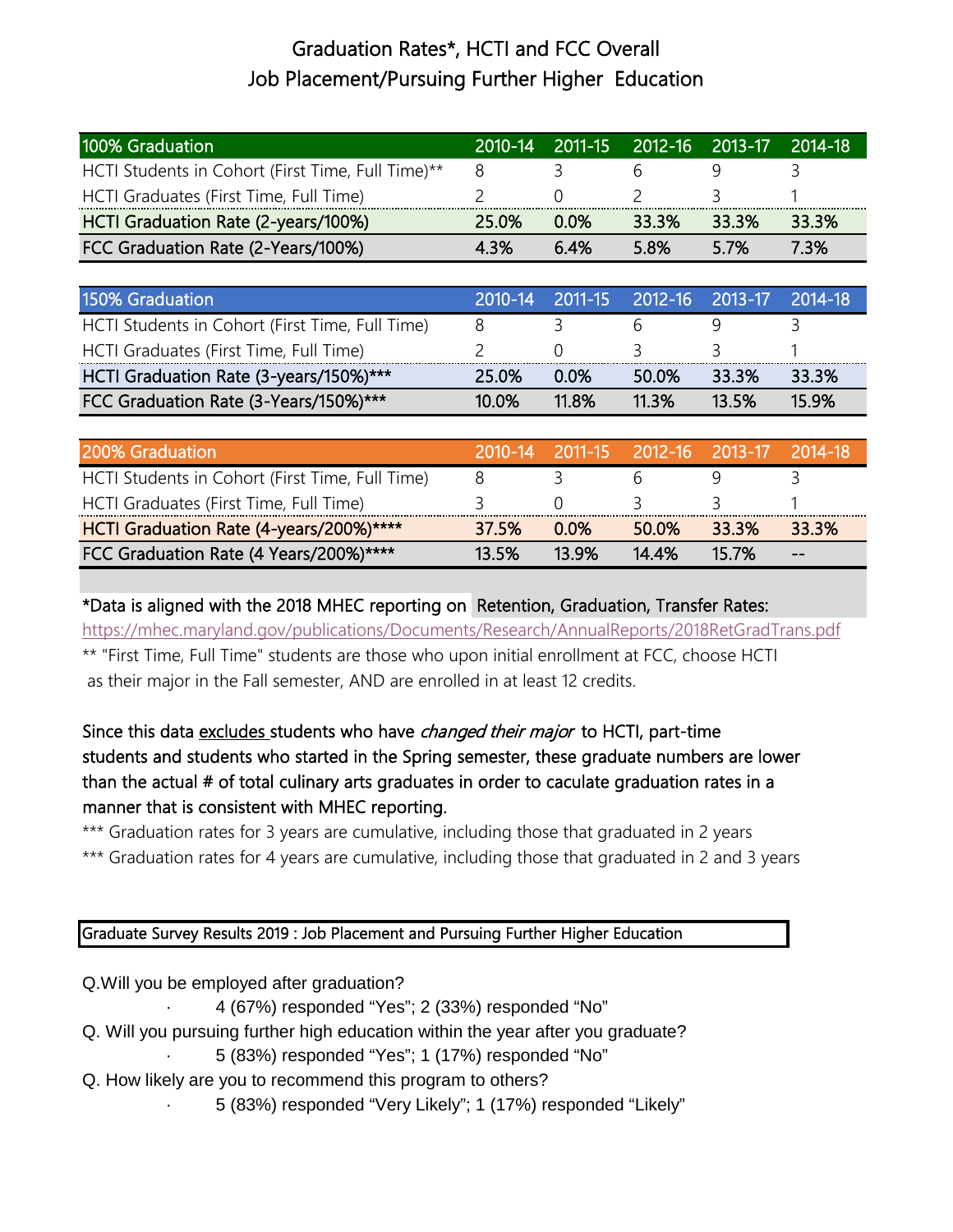| 100% Graduation                                 | 2010-14 | $2011 - 15$ | 2012-16 | 2013-17 | 2014-18 |
|-------------------------------------------------|---------|-------------|---------|---------|---------|
| HCTI Students in Cohort (First Time, Full Time) |         |             |         |         |         |
| HCTI Graduates (First Time, Full Time)          |         |             |         |         |         |
| Graduation Rate (2-years/100%)                  | 25.0%   | 0.0%        | 33.3%   | 33.3%   | 33.3%   |

| 150% Graduation                                 | $2010 - 14$ | $72011 - 15$ |       | 2012-16  2013-17. | 2014-18 |
|-------------------------------------------------|-------------|--------------|-------|-------------------|---------|
| HCTI Students in Cohort (First Time, Full Time) |             |              |       |                   |         |
| HCTI Graduates (First Time, Full Time)          |             |              |       |                   |         |
| Graduation Rate (3-years/150%)                  | 25.0%       | 0.0%         | 50.0% | 33.3%             | 33.3%   |

| 200% Graduation                                 |       |      | 2010-14 2011-15 2012-16 2013-17 |       | $-2014-18$ |
|-------------------------------------------------|-------|------|---------------------------------|-------|------------|
| HCTI Students in Cohort (First Time, Full Time) |       |      |                                 |       |            |
| HCTI Graduates (First Time, Full Time)          |       |      |                                 |       |            |
| Graduation Rate (4-years/200%)                  | 37.5% | 0.0% | 50.0%                           | 33.3% | 33.3%      |